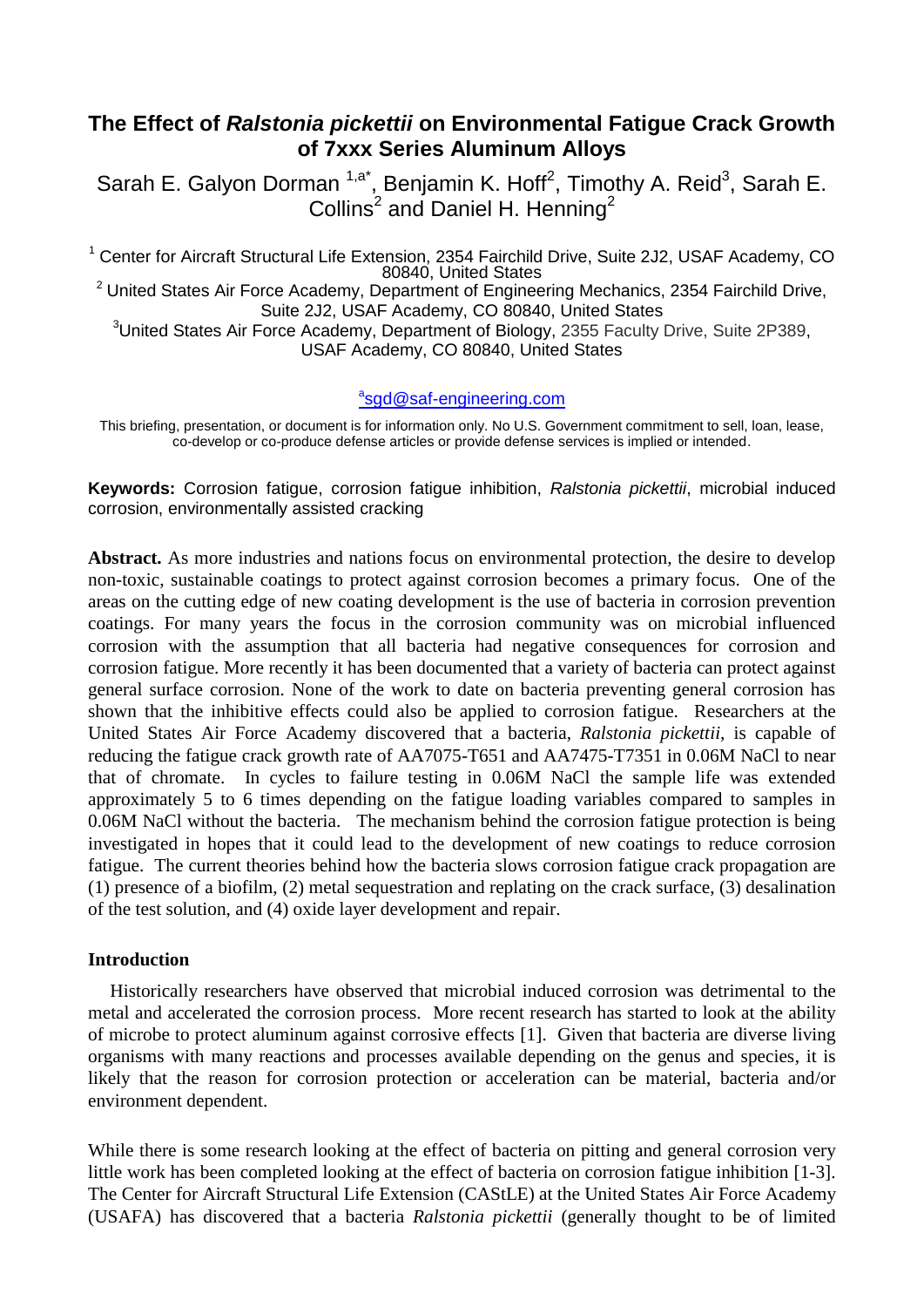occupational concern for otherwise healthy individuals) slows the fatigue crack growth rates in 7xxx series aluminum alloys [4].

### **Experimental Procedure**

In 2011, stress life corrosion fatigue tests were being completed at varying stress levels and stress ratios (*R*) of either 0.1 or 0.65 to examine the effect of a modern alloy and temper (AA7475-T7351) on the initiation of a crack from corrosion damage (pit) compared to a legacy alloy and temper (AA7075-T651) at a frequency (*f*) of 1 Hz. [Figure 1](#page-1-0) shows the sample and test chamber used for this testing. Bacteria grew on some of the samples changing the fatigue life.



<span id="page-1-0"></span>Figure 1: (a) Fatigue sample with a preferential pit for crack initiation used in stress life corrosion fatigue testing. (b) Environmental test chamber used for corrosion fatigue testing. (c) Single edge notch (SEN) specimens were made of 7xxx series aluminum alloy. All dimensions are in millimeters.

After the stress life testing was completed, the bacterial effect was examined using the direct current potential drop (dcPD) method to measure the effect on the crack growth rate. All fatigue crack growth rate testing was completed using a single edge notch specimen, shown in [Figure 1.](#page-1-0) The fatigue test was completed at a constant *∆K* (6 MPa√m) over a range of frequencies (0.02-20 Hz) and at a stress ratio (*R*) of either 0.10 or 0.65. The test parameters were selected to compare the crack growth rates to published inhibited corrosion fatigue crack growth rates using chromate and molybdate [5-7]. The corrosive environment was 0.06 M NaCl. The bacteria were allowed to grow naturally or intentionally added to solution to quantify the effect. To add bacteria to solution, colonies of *R. pickettii* were grown on R2A agar and single colonies were added to the 0.06 M NaCl solution. [Figure 2](#page-2-0) shows the growth of the bacteria on the aluminum sample. *R. pickettii* is known to build biofilms and the growth is thought to be a biofilm [4,8-10]. Figure 2b gives a schematic of biofilm development [8].

#### **Results**

The results from the stress life fatigue testing showed that the presence of the bacteria during the tests completed with an *R*=0.1 saw approximately 5-fold increase in fatigue life. The samples tested with an *R*=0.65 saw a 6-fold increase in fatigue life. [Figure 3](#page-3-0) shows the comparison of high and low amounts of *R. pickettii* when added to a 0.6 M NaCl solution to a known corrosion fatigue inhibitor chromate (Na<sub>2</sub>CrO<sub>4</sub>) at  $f = 1$  Hz [5]. The addition of 0.3 M of chromate lowers the fatigue crack growth rate for frequencies just below 1 Hz; when 0.5 M chromate is added, the inhibition occurs over the entire frequency range (0.1-70 Hz) [5]. The amount of bacteria was quantified visually, based on the amount of "fuzz" seen. For crack lengths of 2-4 mm both the high and low bacteria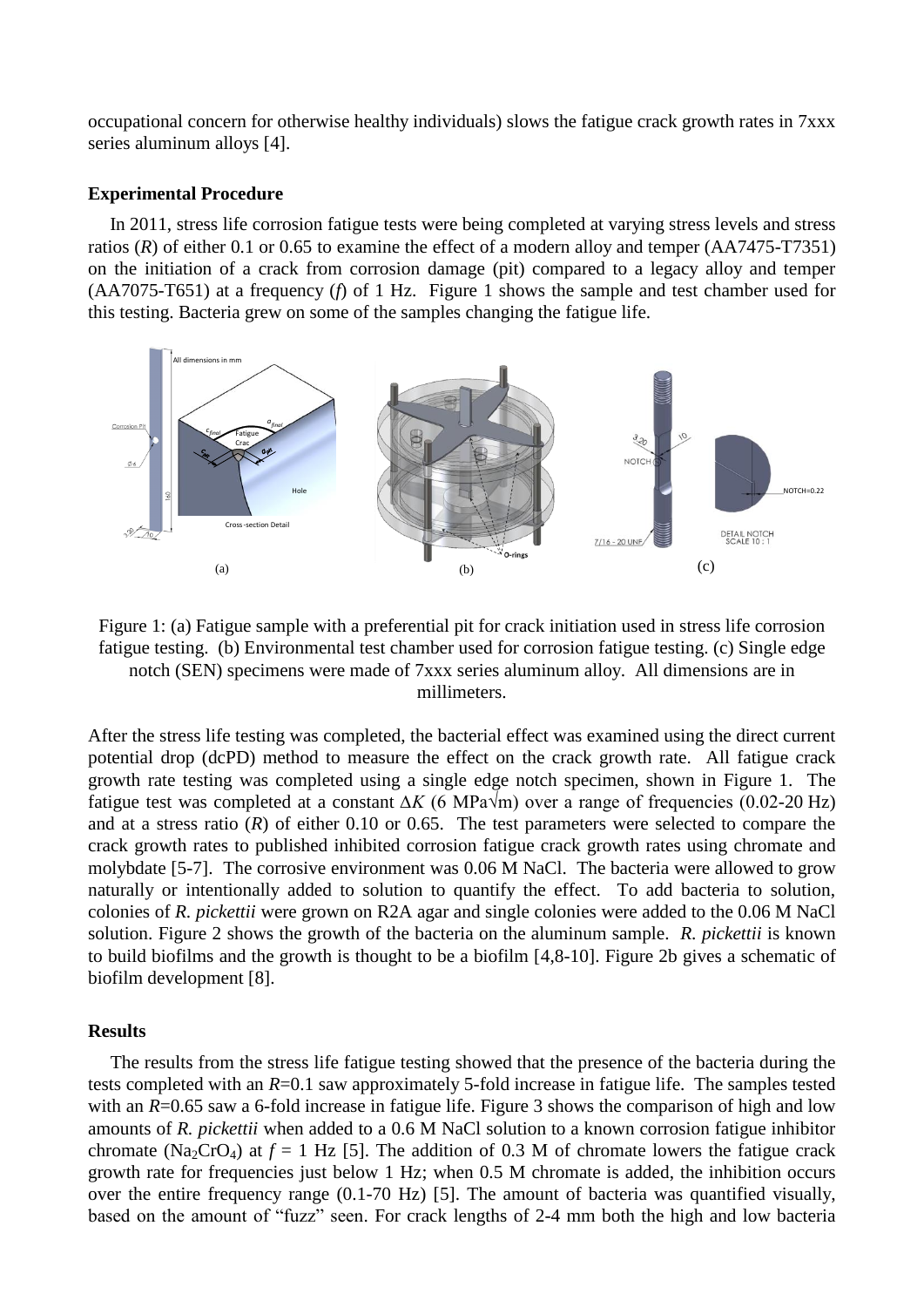concentrations slow the crack growth rates to that of high amounts of inhibiting pigments [5]. For the 6-6.5 mm data the inhibition appears to be less effective particularly for the low bacteria case. However it should be noted that the presence of the bacteria can cause the dcPD system to undermeasure the crack length (increases conductivity of the sample) which means for a constant *∆K* test, where the load is being constantly adjusted, an overload is applied. Based on post-test analysis of the crack length, the 6-6.5 mm crack length data is likely between *∆K*=10-14 MPa√m, meaning that inhibition is still occurring even though the figure suggests it is not.



Figure 2: (a) Bacterial growth ("fuzz" at bottom of samples) on the 7xxx series aluminum alloy in 0.06M NaCl solution. The white on the dcPD wires is a protective coating. The fuzz continues up the entire length of the sample. (b) Biofilm development [8].

<span id="page-2-0"></span>A large database of inhibition of corrosion fatigue crack growth by a corrosion replacement inhibitor, molybdate, has been published [6,7]. That work found that with inhibitive salts thought to form a passive film at the crack tip testing at an *R*=0.65 produced better inhibition so a comparison with *R. pickettii* was completed over a range of frequencies. [Figure 4](#page-3-1) shows the comparison between *R. pickettii* and molybdate [6,7]. Again in this figure the progression of inhibition by increasing (0.1 mM to 0.6 M) levels of molybdate can be noted, with the 0.6 M molybdate slowing the crack growth rate to that of vacuum at 0.02 Hz. The tests were run as frequency scans, starting at either the high (20 Hz) or low (0.02 Hz) frequency and then progressing in the order of the arrows. Each frequency scan would take on the order of two weeks to complete. The results showed that if a test is started before the bacteria has had time to become visible ("fuzzy") from [Figure 2](#page-2-0) then inhibition of the crack growth rate does not occur, however once the fuzz is visible then inhibition can occur even up to frequencies of 20 Hz. It should also be noted that the reduced flushing of the crack tip caused by the increased stress ratio does not increase the ability of the bacteria to inhibit corrosion fatigue when compared to the testing completed in comparison with chromate shown in [Figure 3](#page-3-0) [11].

#### **Discussion and Conclusions**

*R. pickettii* consistently shows inhibition on the order of known corrosion inhibitors as shown in Figures 3 and 4 [5-7]. The reason for this inhibition is currently unknown, however there are three leading theories being investigated: (1) *R. pickettii* is sequestering metal (copper) into its cell wall which is stabilizing the passive film at the crack tip [3,10,11], (2) the bacteria is producing oxygen which is causing an oxide layer to develop and protect the crack tip, (3) the polymeric biofilm the bacteria produces allows for protection of the crack through an inhibitive species or coating [14]. *R.*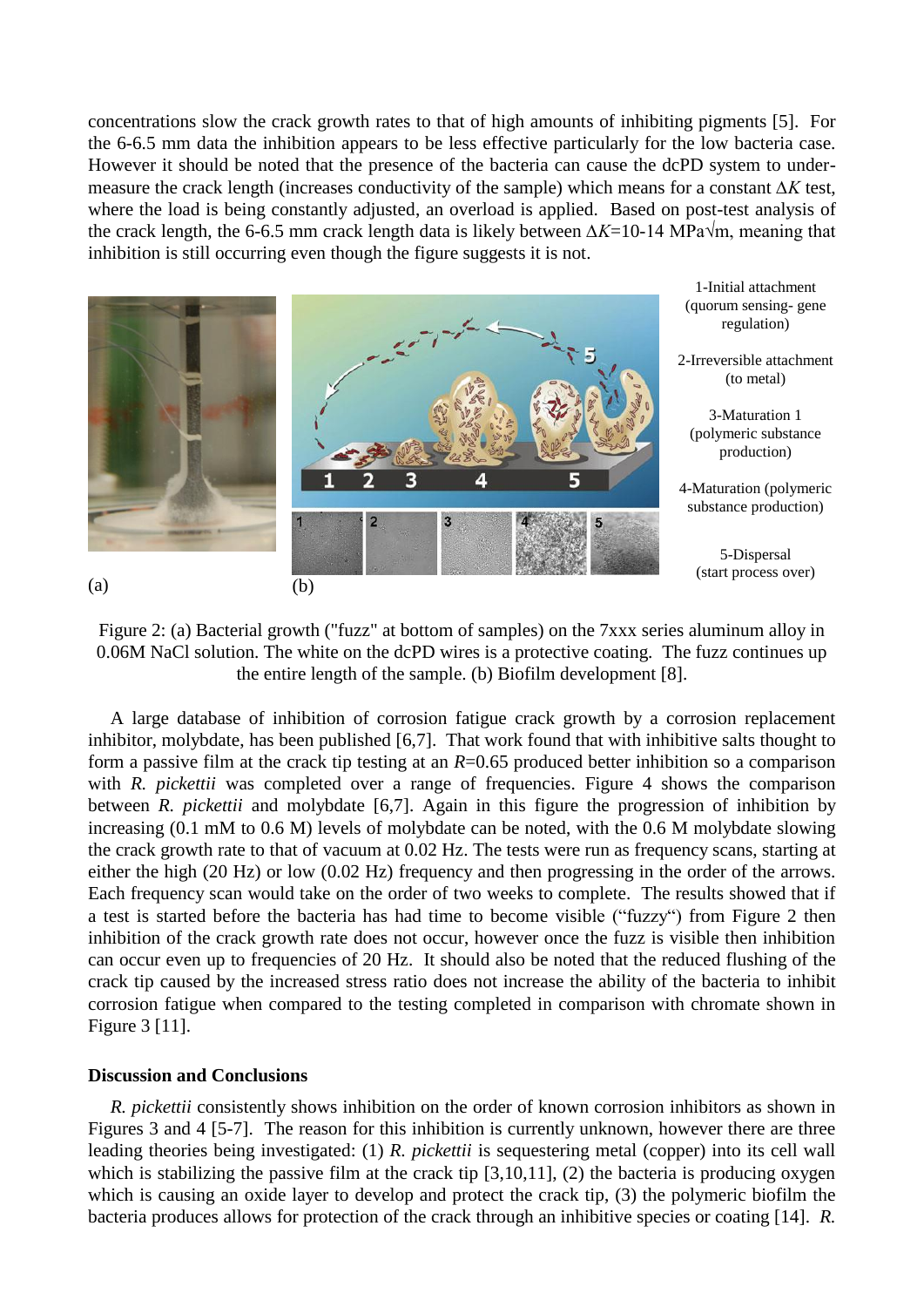*pickettii* has been shown to uptake certain metals into its cell wall to protect itself from hazardous environments [12,13]. Based on aluminum corrosion fatigue inhibition research and *R. pickettii* metal uptake literature, copper and silicon were loaded into R2A agar and *R. pickettii* colonies grown on the agar were analyzed by scanning electron microscopy and electron dispersive spectroscopy (EDS) [6, 12, 13]. The results did not show evidence of metal uptake. The ability of bacteria to help repair the oxide layer is supported by the literature and could possibly be occurring in this case [1]. When the aluminum samples with bacterial growth were analyzed using EDS, the areas with biofilm have large amounts of oxygen present, suggesting a heavy oxide layer.



<span id="page-3-0"></span>Figure 3: Comparison of the effect of *R. pickettii* on fatigue crack growth rates on AA7075-T651 to a known corrosion fatigue inhibitor chromate at *∆K*=6 MPa√m; *R*=0.1, *f*=1 Hz in 0.6 M NaCl [5].



<span id="page-3-1"></span>Figure 4: Comparison of *R. pickettii* inhibition to a known corrosion fatigue inhibitor, molybdate, at a constant *∆K* of 6 MPa√m, *R* of 0.65 over frequencies from 0.02 to 20 Hz [6,7]. The arrows denote the order of testing.

During the corrosion fatigue testing it has been shown that *R. pickettii* can desalinate the sodium chloride test solution. The salinity is expected to drop by approximately half in 48 hours. For aluminum alloys the presence of chloride can be detrimental to corrosion fatigue but is not a primary driving force as the presence of water vapor is sufficient to raise crack growth rates over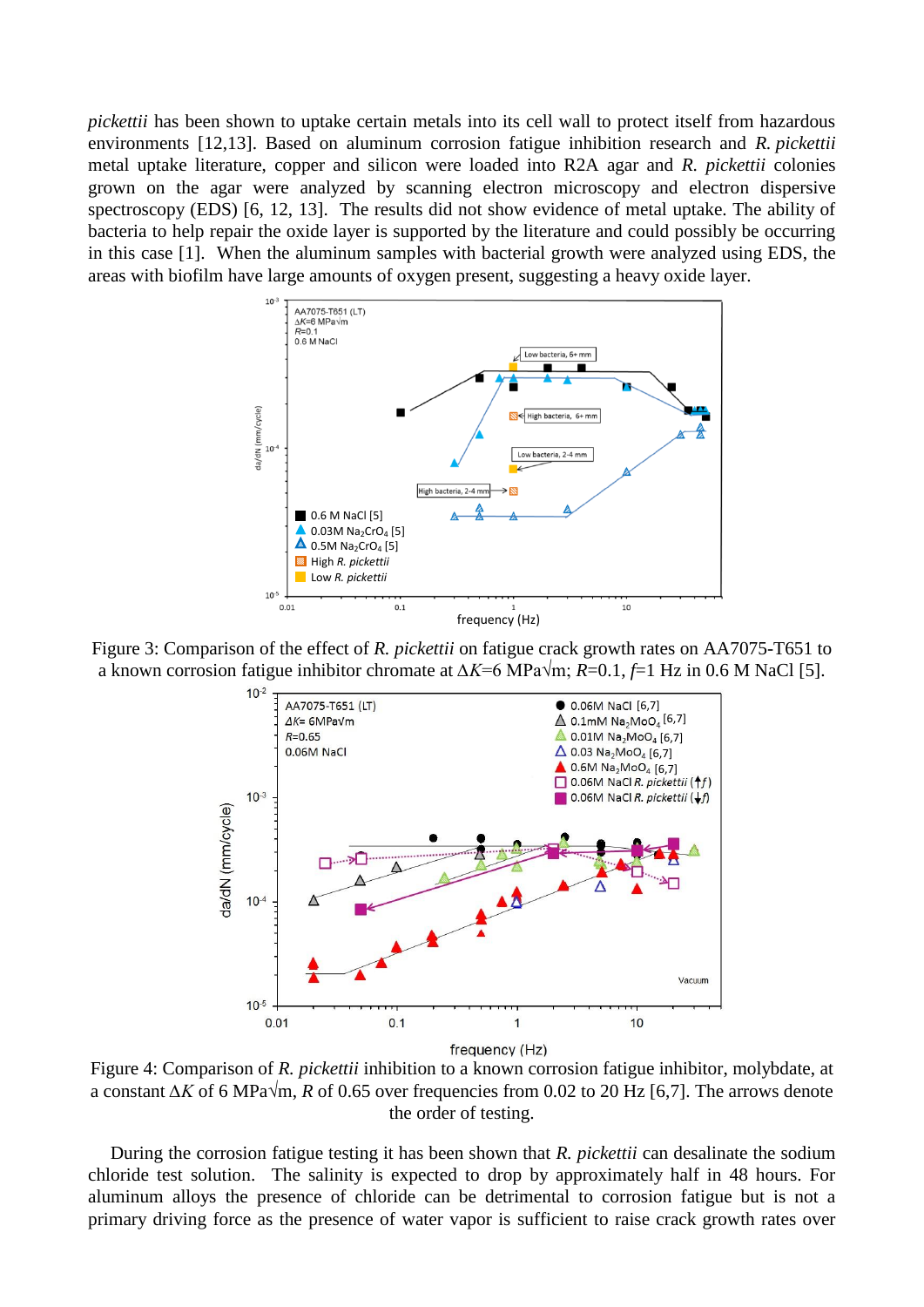that of dry air or inert environments [15]. This suggests that the desalination of the test solution is not the primary cause of the corrosion fatigue inhibition.

Work is underway to analyze the structure of the biofilm. The early research has looked at how the biofilm develops under varying conditions in an effort to understand why the biofilm sometimes appears to be produced faster and thicker than at other times [16]. [Figure 5](#page-4-0) shows the development of the *R. pickettii* biofilm using a live/dead stain with confocal microscopy under varying temperatures, pH, and salinities and with various alloys. The amount of growth and living bacteria is rated from no growth/living  $\left(\text{-}\right)$  to heavy biofilm/all living  $\left(\text{+++}\right)$ . It appears that a neutral to slightly basic pH (7-8) allows for string-like bacteria formations (5a). Higher temperatures (30 and 37 °C) (5b) and low salt content (0.06 to 0.6 M NaCl) (5c), or neutral to slightly basic pH (7-8) cause thick biofilm formation. Formation on 4130 steel is scattered but not stringy (5d). Interestingly these are conditions very close to what exist in the corrosion fatigue test cell.



| Alloy  | <b>Exposure</b><br><b>Parameters</b> | Growth<br>Amount | Amount<br>Living | Morphology       | Alloy   | <b>Exposure</b><br><b>Parameters</b> | Growth<br>Amount | Amount<br>Living | Morpholog        |
|--------|--------------------------------------|------------------|------------------|------------------|---------|--------------------------------------|------------------|------------------|------------------|
| AA2024 | 10C                                  | ÷                | $+ +$            | <b>Scattered</b> | AA2024* | 10C                                  | $\blacksquare$   |                  | N/A              |
| AA2024 | 30C                                  | $^{+++}$         |                  | Fuzzy            | AA2024  | 30C                                  | $^{+++}$         | -                | <b>Fuzzy</b>     |
| AA2024 | 37C                                  | $++$             | $\ddot{}$        | Fuzzy            | AA2024  | 37C                                  | $^{++++}$        |                  | Fuzzy            |
| AA2024 | <b>Broth</b>                         | $***$            | $\ddot{}$        | Fuzzy            | AA2024  | <b>Broth</b>                         | $^{+++}$         | ٠                | Fuzzy            |
| AA2024 | $0.03$ M NaCl                        | $^{++++}$        | $\ddot{}$        | Fuzzy            | AA2024  | 0.03 M NaCl                          | $^{+++}$         | ÷                | Fuzzy            |
| AA2024 | 0.06M NaCl                           | $^{++++}$        | $\ddot{}$        | <b>Fuzzy</b>     | AA2024* | 0.06M NaCl                           | $\blacksquare$   |                  | N/A              |
| AA2024 | 0.6M NaCl                            | $^{***}$         | ÷                | <b>Fuzzy</b>     | AA2024  | 0.6M NaCl                            | $^{++++}$        | $\blacksquare$   | <b>Fuzzy</b>     |
| AA2024 | pH <sub>6</sub>                      | ÷                | $++$             | <b>Scattered</b> | AA2024  | pH <sub>6</sub>                      | $\ddot{}$        | +                | <b>Scattered</b> |
| AA2024 | pH <sub>7</sub>                      | $++$             | $^{+++}$         | <b>Stringy</b>   | AA2024  |                                      |                  |                  |                  |
| AA2024 | pH <sub>8</sub>                      | $***$            | $***$            | <b>Fuzzy</b>     |         | pH7                                  | $^{++}$          | $++$             | <b>Stringy</b>   |
| 4130   | 30C                                  | $^{+++}$         | $++$             | <b>Scattered</b> | AA2024  | pH <sub>8</sub>                      | $^{++++}$        | $++$             | Fuzzy            |
| 4130   | 37C                                  | $++$             | $\ddot{}$        | <b>Scattered</b> | AA2024  | 30C                                  | $\ddot{}$        | ÷                | <b>Scattered</b> |
| AA7075 | 37C                                  | $^{++}$          | $\ddot{}$        | <b>Scattered</b> | AA7075  | 30C                                  | $\ddot{}$        | $\ddot{}$        | <b>Scattered</b> |
| AA2024 | Mn                                   | $^{+++}$         |                  | <b>Stringy</b>   | AA2024  | Ni                                   |                  |                  | N/A              |
|        |                                      |                  |                  |                  | AA2024  | Mn                                   | $^{\mathrm{+}}$  | -                | <b>Stringy</b>   |
| AA2024 | Fe                                   | $^{++}$          |                  | Fuzzy            |         |                                      |                  |                  |                  |
| AA2024 | Cu                                   | $^{++}$          | $++$             | <b>Scattered</b> | AA2024  | Fe                                   | $^{++}$          |                  | <b>Fuzzy</b>     |
| AA2024 | Ni                                   | ÷                |                  | Fuzzy            | AA2024  | Cu                                   | $^{***}$         |                  | <b>Fuzzy</b>     |

24 Hr Biofilm Development 48 Hr Biofilm Development

<span id="page-4-0"></span>Figure 5: Development of a *R. pickettii* biofilm under varying conditions; pictures and charts [16].

Over the course of this project, research has also been conducted into how difficult *R. pickettii* is to kill. This is particularly important because if bacteria were to be developed into a natural protective coating for any sort of military or commercial application it needs to be able to withstand a variety of environmental conditions. To date the bacteria has proven to be extremely resistant to most forms of disinfection including, heat, freezing, bleach solutions, heavy metal exposure, hydrogen peroxide and UV light exposure. The ability of these bacteria to resist disinfection suggests that the processes of living bacteria could be placed into a coating to make a non-toxic, environmentally friendly coating with corrosion fatigue protection on the order of chromate.